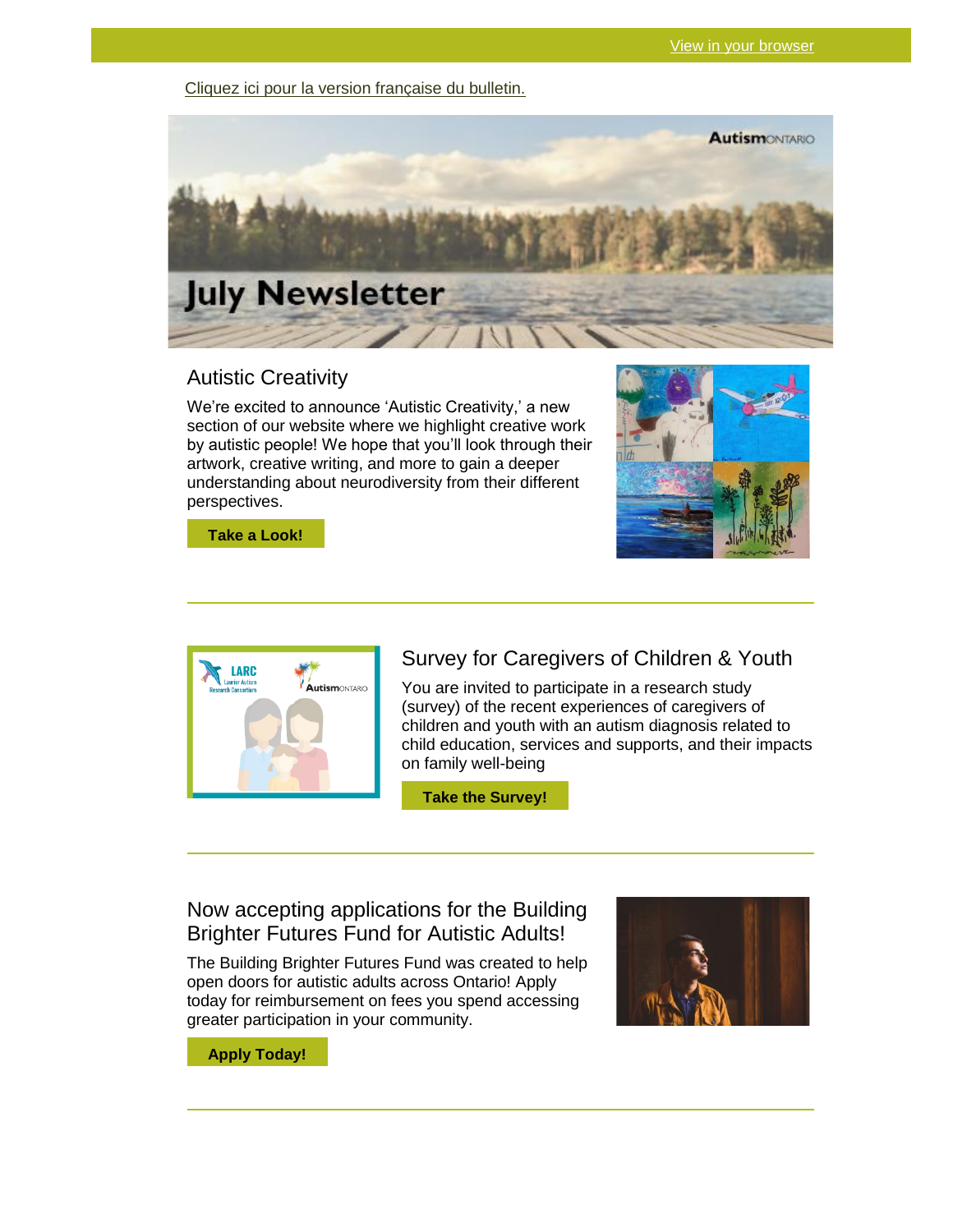

# Virtual Art Gallery Tour - July 15th

The Varley-McKay Art Foundation of Markham is pleased to invite you to a virtual tour of the Varley Art Gallery's current exhibitions. The exhibitions showcase both contemporary and past Canadian artists and their works, touching on a wide array of ideas and artworks.

**[Register today!](https://www.autismontario.com/civicrm/mailing/url?u=8038&qid=1549874)**

## Turtle Tally Virtual Show - July 28th

Join Autism Ontario in partnership with the Toronto Conservation Authority for a virtual show, Turtle Tally!

Ontario's native turtle species face a variety of conservation challenges, especially in urban areas.

Join Tisha as she discusses the threats to Ontario's turtles, the creative strategies conservationists are using to support our turtles, and what you can do in your own communities as community scientists to help our at-risk turtle friends!

**[Registration Opens July 13th!](https://www.autismontario.com/civicrm/mailing/url?u=8039&qid=1549874)**

# Upcoming Webinars

## **Introduction to Autism & Autism Ontario**

- Learn about Autism Ontario services and supports
- Gain an understanding about autism
- Connect with an Autism Ontario representative



Wednesday, July 21, 12:00pm **for Caregivers**



Wednesday, July 28, 12:00pm **for Professionals**

**[Register Today!](https://www.autismontario.com/civicrm/mailing/url?u=8041&qid=1549874)**

**[Register Today!](https://www.autismontario.com/civicrm/mailing/url?u=8040&qid=1549874)**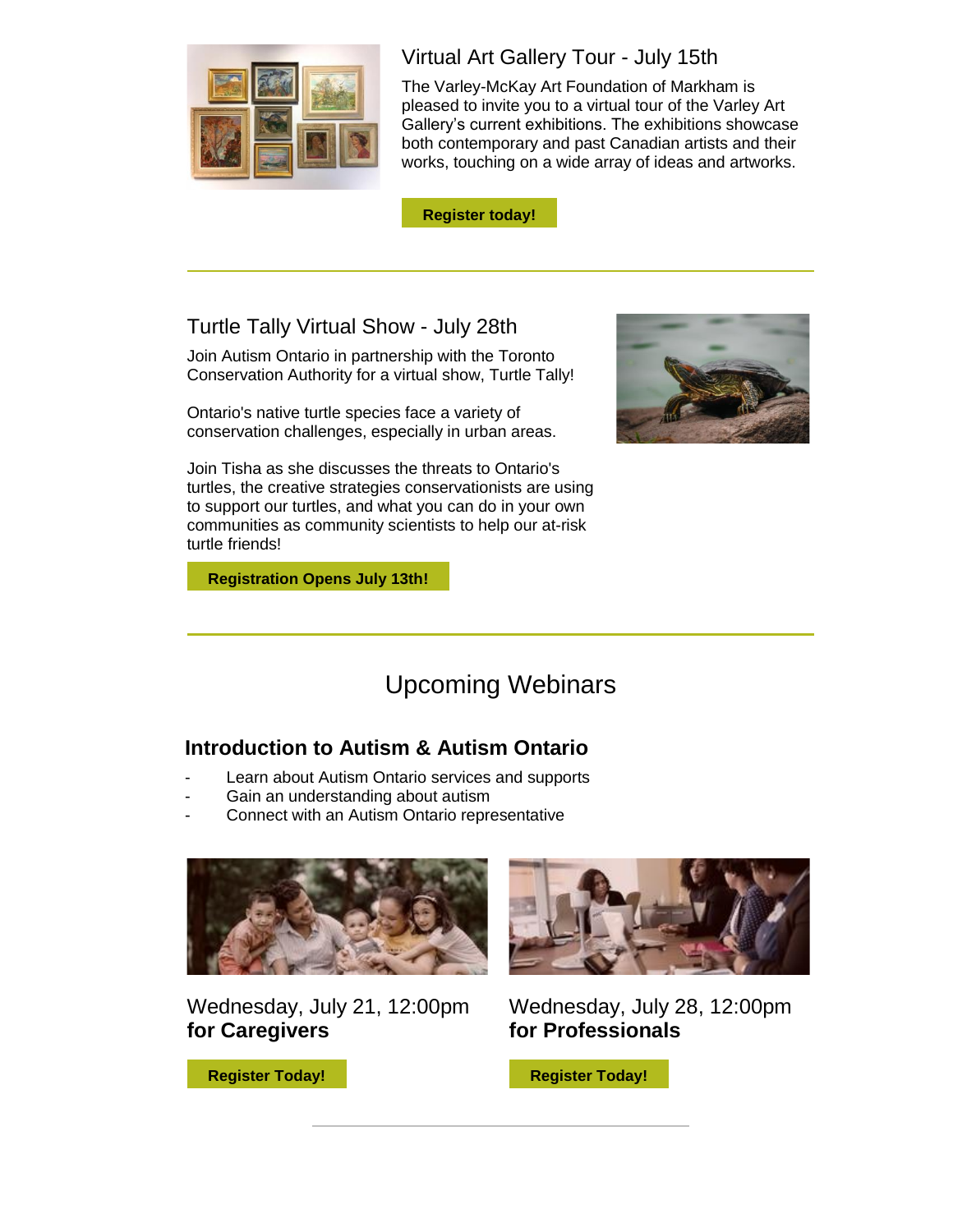## FRENCH Webinar on Thursday, July 15, 1:00pm - **Living on the Autism Spectrum**, with Anne Danielle Gingras

Join us for an open and authentic presentation from Anne Gingras, wife, mother of two adults, one of whom is autistic, resource teacher, advocate, author, composer, personal growth coach and metaphysician. In this webinar, Anne will share her journey before and after being diagnosed with Asperger's syndrome at the age of 41 and the ten things she would like people to understand about living with an autism spectrum disorder



Please note that this webinar is in French.

**[Register Today!](https://www.autismontario.com/civicrm/mailing/url?u=8042&qid=1549874)**



# **Get Involved!**

# Get Creative with Autism Ontario!

We're looking for submissions from you, the Ontario autism community, for Autism Matters and our blog!

Written pieces, vlogs, music, visual art, photography, and more, are welcome!

Autistic people of all ages are especially encouraged to submit.

**[Submit Your Piece!](https://www.autismontario.com/civicrm/mailing/url?u=8043&qid=1549874)**



### **Online Support Groups**

This is a great way to connect with other families and brainstorm ideas on different supports and services in your area.

**[Register Now!](https://www.autismontario.com/civicrm/mailing/url?u=8044&qid=1549874)**



#### **Take-Home Activities**

We are working with local businesses and shops to provide take home kits – from ceramic painting to birdhouse making, there are lots of choices.

> **[Find Activities](https://www.autismontario.com/civicrm/mailing/url?u=8045&qid=1549874)  [Near You!](https://www.autismontario.com/civicrm/mailing/url?u=8045&qid=1549874)**



#### **How to Submit Your OAP Expenses Workshop**

During these sessions, our Service Navigators will lead you through the OAP reconciliation process.

> **[Find a Convenient](https://www.autismontario.com/civicrm/mailing/url?u=8046&qid=1549874)  [Session for You!](https://www.autismontario.com/civicrm/mailing/url?u=8046&qid=1549874)**